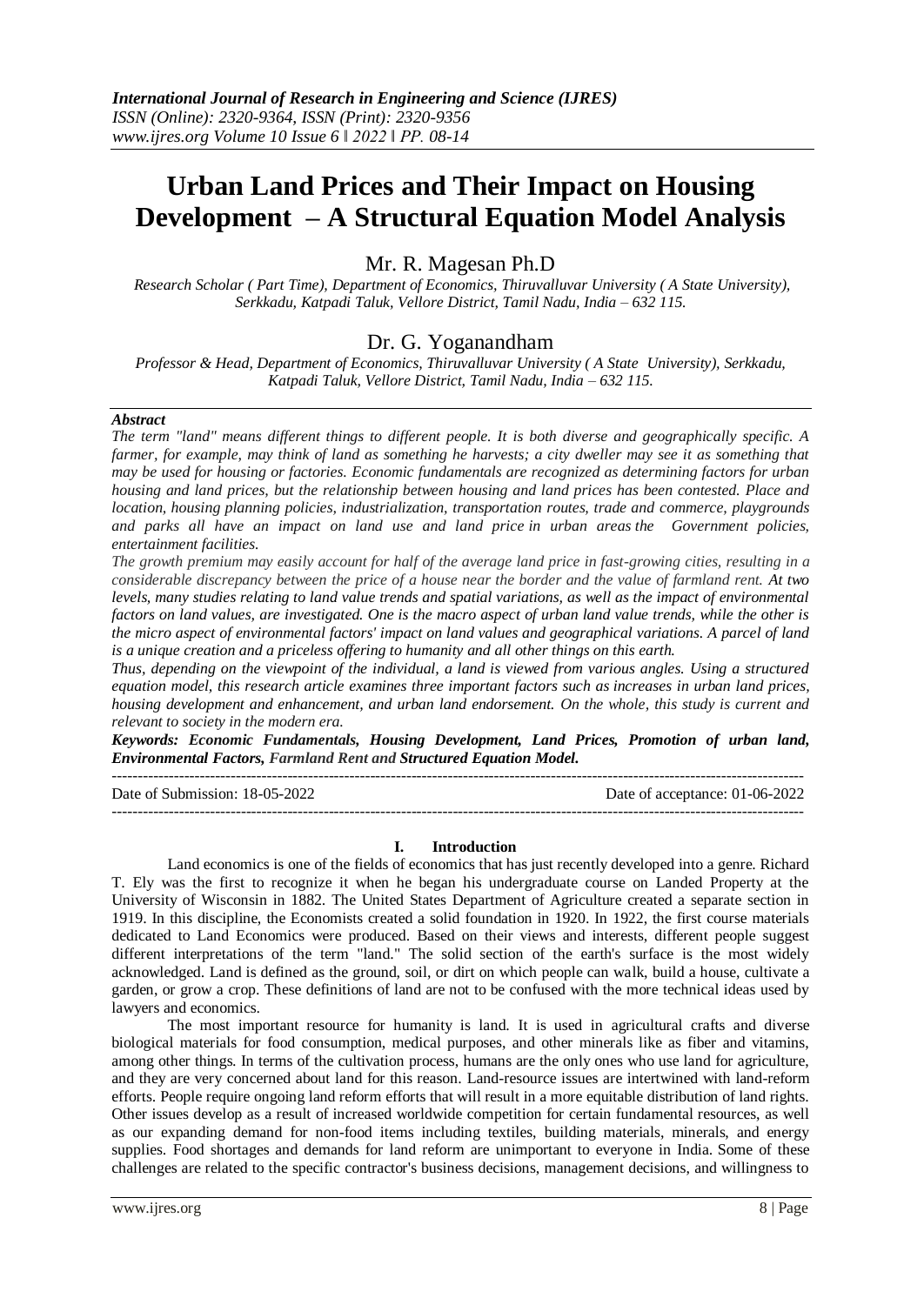use new areas.

#### **II. Review of Literature**

**Northan (1979)** explains that the location impacts the price of urban land. A land's location is unquestionably determinant. The manufacturing and commerce hubs are built at this point. According to **Balchin and Keive (1985)**, a location's approachability and esurient are determined by financial factors such as travel costs to work, educational institutions, malls, and shops, as well as non-monetary factors such as amity and quietness, well-matched neighborhood and neighbors, fresh air, and other less tangible amenities. **Davis and Heathcore (2007)** described a house as a package containing a recyclable visible structure and a nonreproducible plot of land, concluding that economic fundamentals influence housing costs in relation to land value. According to **Davis and Palumbo (2008),** suburban land living ethics have been estimated or valued in many nations since the mid-1980s. By the end of the year 2004, the price of housing land accounted for nearly half of the total market value of residential land. As reliable variables, the cost of land affects population density and the percentage of people who work from home.

According to **Pradeep Chaudhry (2016),** an ever-increasing urban population, city congestion, and busy daily schedules are gradually forcing city people toward urban parks, gardens, and lakeshores during their leisure hours and morning/evening strolls, especially in developing countries. In most developing nations, studies including the quantification and appraisal of the recreational advantages given by urban green spaces are sparse. **Van Doorn, L., Arnold, A., Rapoport, E. (2019),** stated that cities should focus on increasing housing options, according to the author. Integrated urban areas may accommodate a wide range of socioeconomic and demographic groupings. They can be produced using "good density" and high-quality placemaking ideas. **Awuah, Kwasi G.B., and Raymond T. Abdulai (2022),** mentioned that the challenges of urban growth and administration in underdeveloped countries are well recognized. Population expansion and urbanisation, environmental challenges, and technological advancements are all examined in this article. It suggests that we gain a better grasp of the socioeconomic, cultural, and political forces that drive urbanization in emerging countries.

#### **Research Gap and Statement of the Problem**

Every individual in today's competitive and ever-improving world requires refuge in the form of a habitation, i.e. an independent house. They are the stakeholders, and the entire nation is dependent on the growth of real estate, especially in metropolitan areas. People used to be terrified of staying in places outside of the city before the twentieth century. However, it has grown more official in recent years for them to purchase estates outside of the city. The current study attempts to analyze the concept of rising urban land prices in relation to housing development and enhancement, as well as urban area promotion. The result of housing building and enhancement in urban regions increases land prices and contributes to the promotion of urban areas, according to this article. It is examined in terms of aspects such as safety, investment, employment, and the expansion of healthcare, commercialization, and industrialization, among others.

When considering Alonso's location theory, it is critical to consider his assumptions and their implications. Alonso's main assumptions are, perfect consumer awareness, a freely mobile housing market, all dwellings of comparable quality, a single market, and an employment center. People have always valued property and property rights as treasures. Land, among other things, has been a source of fascination for humans until this day. It is possible to suppose that land prices in metropolitan areas are determined by competitive demand for various land uses. The bigger the return from a given plot, the higher the rate. The factors that influence the pricing of urban residences are explored. They agreed on the variables to employ, but not on the approaches to take. Modifying and accusingly factors have an impact on the house price, according to their research.

#### **Research Questions**

1. Do increasing land costs have a direct impact on housing development and improvement?

2. Do increasing land prices have a significant impact on the promotion of urban areas?

3. Does housing development and enhancement have a direct and immediate impact on the promotion of metropolitan areas?

#### **Rapidly Increasing Land Values Have a Direct Impact on Housing Development**

The status of the economy, interest rates, real income, and demographic changes all have an impact on the housing sector. House prices will be dictated by available supply in addition to these demand-side factors.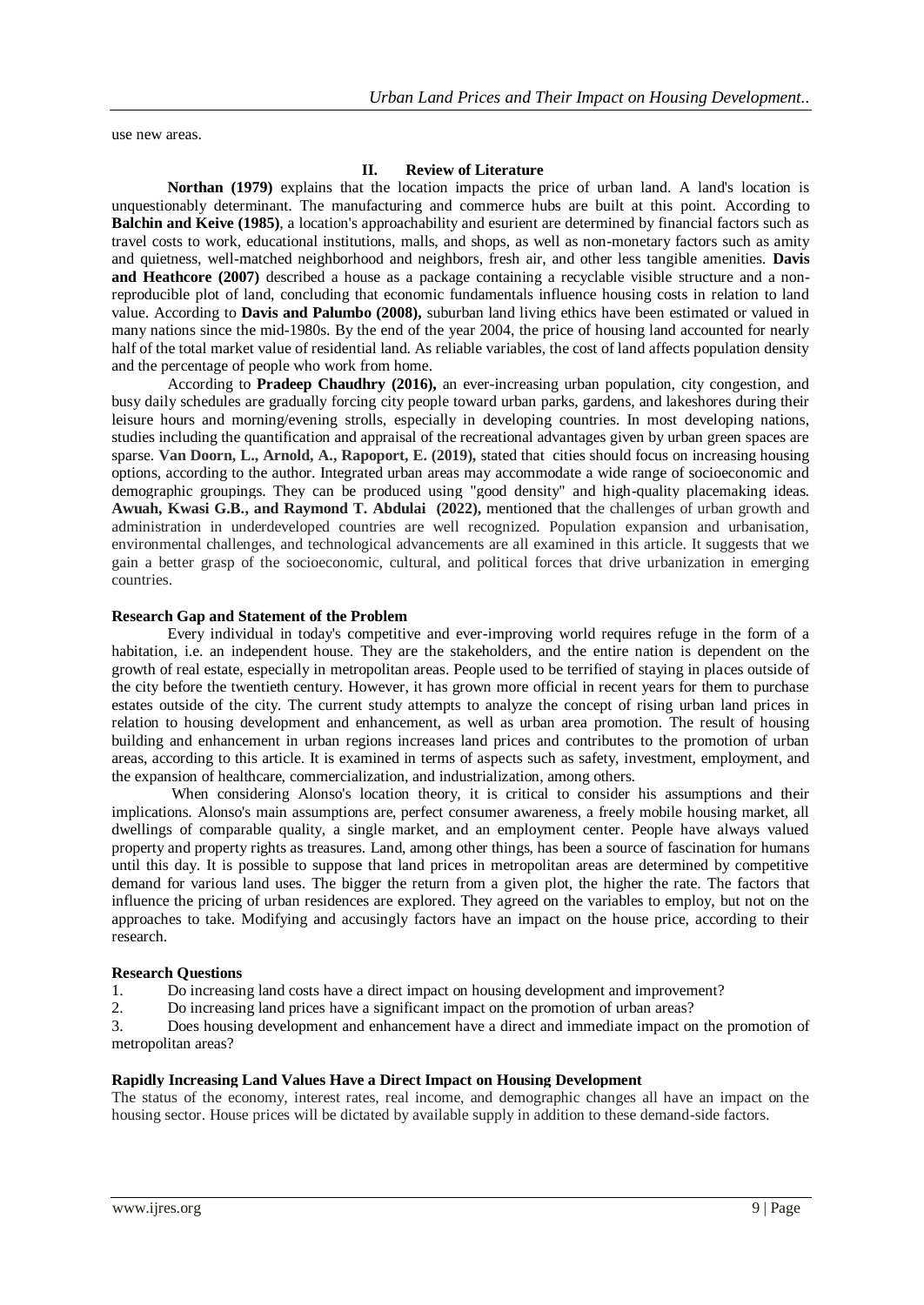

This generally occurs when the economy is doing well, as more people are employed and salaries are rising. If more people can borrow money to buy houses, property prices tend to climb. The more loans banks and building societies are willing to offer, the more individuals will be able to purchase a home, and prices will increase. Because of the wealth impact, rising property prices often boost consumer spending and lead to better economic growth. A severe reduction in house values has a negative impact on consumer confidence, construction, and economic growth. Falling housing prices can aggravate an economic downturn.

#### **Aspects Influencing Housing Supply and Demand**

In the housing market, determining the precise values attributed to supply and demand is a difficult task. This is largely due to the fact that building new homes or repairing old ones to resell takes time. Similarly, real estate is unlike other industries in that buying and selling homes and other properties takes a long time. As a result, real estate transactions can take a long time to complete, making it fairly expensive. Lower interest rates and borrowing costs are two factors that will influence house demand. People are more prepared to take on more debt when interest rates are low because they can afford more debt for the same monthly outlay. To put it another way, individuals may be able to afford a property since the amount of interest they must pay is less burdensome at low rates. As more buyers enter the market, housing demand rises in tandem. In a low-interest rate environment, prices may climb even higher if there is a restricted supply of housing inventory. Nevertheless, the housing supply is always fluctuating. When people relocate, inventory may rise because some are downsizing, others are trying to create more room for a growing family, and still others are buying their first house. Consequently, new home construction and development may expand, adding to the existing inventory. Housing inventory, on the other hand, diminishes following natural disasters such as floods and earthquakes, as well as when existing houses are demolished. Because land is a limited resource, the number of new developments is often limited.

#### **Should Home Buying Prices Collapse**

Discrimination in mortgage lending is prohibited. There are actions you can take if you believe you've been discriminated against because of your color, religion, sex, marital status, use of public assistance, national origin, disability, or age. The property market slump was one of the key reasons of the Great Recession that followed the financial crisis in the mid-2000s. The law of supply and demand was to blame. Consumers had access to comparatively low borrowing rates in the run-up to the financial crisis. Banks were urged to offer lower mortgage rates and to ease their lending requirements. People who had previously been unable to purchase a home were now able to achieve their dreams of homeownership. Many of these people, known as sub-prime borrowers, were able to get a home with relatively modest down payments despite having bad credit.

During this time, speculative purchasers began to enter the market, driving increasing home demand while simultaneously reducing available supply. As a consequence of all of this, prices shot up. Because supply couldn't keep up, investors turned to the housing market to earn rapid money by buying and flipping houses in a short amount of time. However, the high pricing eventually sent consumers away, and the market began to shrink. Prices began to fall as demand fell. The oversupply of homes and subsequent rapid decrease in land values were the precursors to the real estate market's collapse. Because it is a transactional market that uses houses and properties, the housing sector and its economic variables are based on supply and demand. The interaction between buyers and sellers is governed by the law of supply and demand. When a town's housing stock is in high demand and short supply, for example, homeowners often benefit from a higher sale price. However, if there are many houses for sale and few purchasers, the sellers may receive less than their asking price.

#### **The Influence of Urban Areas on Land Values**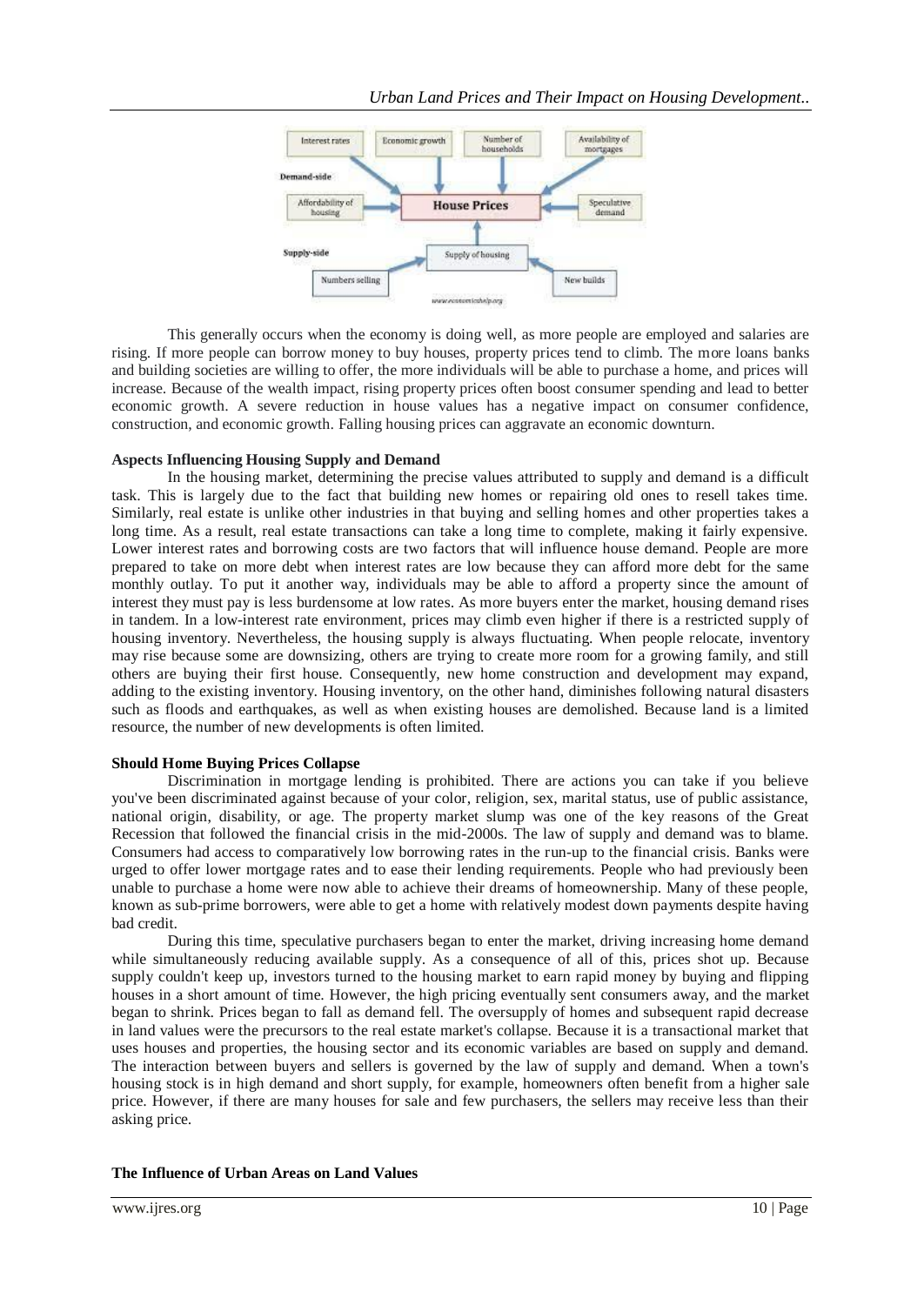There are several reasons to expect greater land values near metropolitan areas. Because many urban centers built up on unusually fertile soils, land near them is usually quite productive. Land close to cities has better access to markets and ports, resulting in lower transportation costs. As a result, these lands may be more profitable than comparable sites located further from the city core. Furthermore, farmland on the edge of town provides leisure possibilities and lifestyle facilities to the local populace. Land in close proximity to metropolitan centers is likewise more vulnerable to development pressures. Competing land use activities, such as commercial and residential usage, may bid up their values. It's hardly surprising, then, that existing research reveals that urban influence is a major determinant of land values. Urban pressures had a substantial impact on land values in Tamil Nadu, during a period of high volatility in urban real estate markets, as well as rising incomes and record-high commodity prices.

Property-related fraud is widespread in Tamil Nadu's Vellore district, particularly when it comes to land acquisitions. The ownership of a place by the vendor is established by paperwork. The buyer should double-check the land record at the local revenue department office in addition to having their paperwork certified by a professional lawyer. The seller's ownership is verified by title deeds, encumbrance certificates, site extracts and land tax payment bills, among other documents. An unprotected open land parcel is likely to be targeted by the land cartel. To keep them out, build a wall along the border. A nameplate on the front gate should include the plot owner's name and a warning about trespassing. To protect the land against unauthorized possession, hire a caretaker. If that isn't possible, pay frequent visits to the site or ask family or friends to do so for you. These visits would provide information to the neighbors about the true owner. Even if you have hired a caretaker, if the plot is in an already populated area, make friends with your neighbors and ask them to keep an eye on your land. As informal as it may be, this is a really effective technique for protecting your immovable asset.

## **Land Prices are Determined by Several Factors**

Land is a valuable asset, and investing in it is known to be profitable because it ensures better appreciation and higher long-term returns for investors. This is especially true when it comes to residential properties. Aside from structural attributes and location, land rates have a significant impact on the value of any property. In the last 20 years, the value of land has skyrocketed. As a result, anyone considering investing in land should be aware of the major factors that influence land pricing.

## **Location**

The price of land is heavily influenced by its location. The type of development that occurs in the area has an impact on the land price. The proximity of the plot to major roads, transportation links, upcoming highways, population centers, or an important landmark increases its value. Furthermore, land surrounded by greenery is more expensive than land surrounded by industries or factories. With the scarcity of land increasing, governments in many Indian states are developing land norms to facilitate the conversion of agricultural land to non-agricultural use.

## **Topography**

Land prices are influenced by geography, soil quality, climate, and the existence of ground water, among other factors. Land with poor soil or rocky terrain, for example, will be unable to support the constructions and hence will be less desirable.

## **Demand for land**

Simply said, everything that is tradable and available in large quantities has lower value than something that is available in smaller quantities. Property prices in key urban locations are greater than in the suburbs since such prime places are provided with all amenities and so attract investors and purchasers. Consequently, land pieces on the fringes of cities are plentiful and more affordable. Industrial development in a certain area has a direct impact on land values as well. Plots in areas with a lot of economic activity, such as markets or industries, attract a higher price.

## **Index of Floor Space**

The Floor Space Index (FSI), also called as the Floor Area Ratio (FAR), is an important determinant in land pricing. The FSI is determined by factors such as land size and road width. It indicates how much construction space is available on a property. The FAR is limited by the planning regulations and has an impact on the value of the land. If the FAR is increased by the planning authority, the plot's market value rises.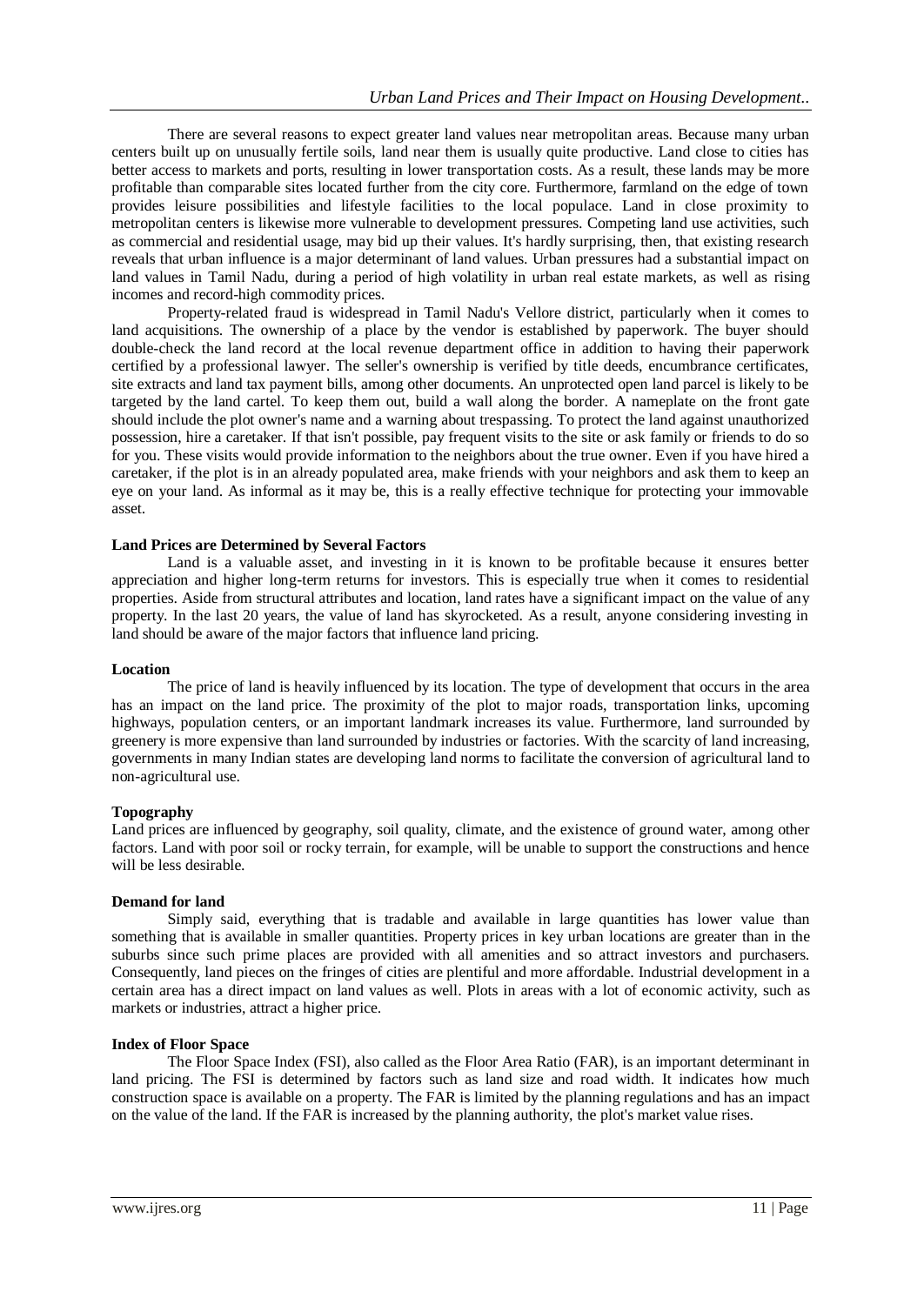## **Land usage and that in the future**

The government or local governments frequently impose restrictions on the type of development that can be carried out on the land. Land value is also determined by the approved land uses on the property. This is also an important consideration in land pricing. Industrial and institutional land uses usually command higher costs. Land prices have risen dramatically in urban India over the last decade, fivefold in urban areas and probably much more in some areas. This paper uses similar statistics to show that urban land prices are much higher than they should be in relation to income, and that their peaks are extremely high. Similarly, by providing a high standard, local prices in certain locations are extremely high. It claims that the current state of affairs may be explained by a combination of increased land scarcity, expanding money supply due to increased housing credit and rising incomes from white, black, and foreign sources and rising income and wealth inequality.

All of this indicates that this is no ordinary boom. As a consequence, some of the beneficial effects of urbanization include job development, technical and infrastructure advancements, increased transportation and communication, high-quality educational and medical facilities, and higher living standards. According to studies, a faster rate of urbanization could assist promote economic growth by raising demand for agricultural products among urban firms and individual consumers, which could help reduce poverty in rural areas. Towns are designed to improve the efficiency of interactions between people and businesses. In a summary, urban areas enable greater job-to-skill matching, specialisation, higher levels of human capital, and knowledge. The use of food, energy, water, and land by urban residents has an effect on the environment.

As a consequence, the contaminated environment has an impact on the urban population's health and quality of life. Urban dwellers have very different consumption habits than others who live in rural areas. Rapid urbanisation generates more jobs and a more diverse economy, which benefits the country's commercial sectors. A broad network of commodities and services has aided in the development of modern commercial institutions and exchanges that have aided in urban development.

#### **Research Design**

This study only considers people who built their homes in urban areas, mainly in the Villupuram district. The respondents were chosen at random for convenience, and 400 questionnaires were given, with 320 considered complete and used in this study.

#### **Research Instrument used**

The statements that explain the constructs were tested using 5-point scale responses from persons who took out bank loans to build houses, primarily in Villupuram's metropolitan region. Strongly agree, agree, neither agree nor disagree, disagree, and strongly disagree are all on the scale. (As 5,4,3,2, and 1).

- **Increase in Urban Land Prices**
- **IULP <sup>1</sup>** Easy accessibility
- **IULP**  $2$  Prime location
- **IULP <sup>3</sup>** Market value and property price
- **IULP <sup>4</sup>** Neighbourhood amenities
- **IULP**  $\frac{1}{5}$  Present and future land use

#### **Housing Development and Enhancement**

- **HDE <sup>1</sup>** Safety
- **HDE <sup>2</sup>** Remove over congestion
- **HDE <sup>3</sup>** Social stability
- **HDE <sup>4</sup>** Avoid natural disasters, Investment

**Urban Area Promotion**

- **UBP**  $_1$  Social benefits and services like employment, modernization etc.,
- **UBP <sup>2</sup>** –Industrialization
- **UBP <sup>3</sup>** Commercialization
- **UBP <sup>4</sup>** Improvement in health care, good amenities

## **Validity and Reliability of Research Instruments**

| Table 1: Final Reliability and Validity for Research Instruments |  |  |
|------------------------------------------------------------------|--|--|
|------------------------------------------------------------------|--|--|

| <b>Construct</b>                               | Factor            | <b>Factor loading</b> | Cronbach's<br><b>Alpha Final</b> | <b>AVE</b> | Composite<br><b>Reliability</b> |
|------------------------------------------------|-------------------|-----------------------|----------------------------------|------------|---------------------------------|
| <b>Increase in Urban Land</b><br><b>Prices</b> | $IULP_1$          | 0.811                 |                                  | 0.728      | 0.931                           |
|                                                | IULP $_2$         | 0.774                 | 0.908                            |            |                                 |
|                                                | $IULP_3$          | 0.92                  |                                  |            |                                 |
|                                                | IULP <sub>4</sub> | 0.841                 |                                  |            |                                 |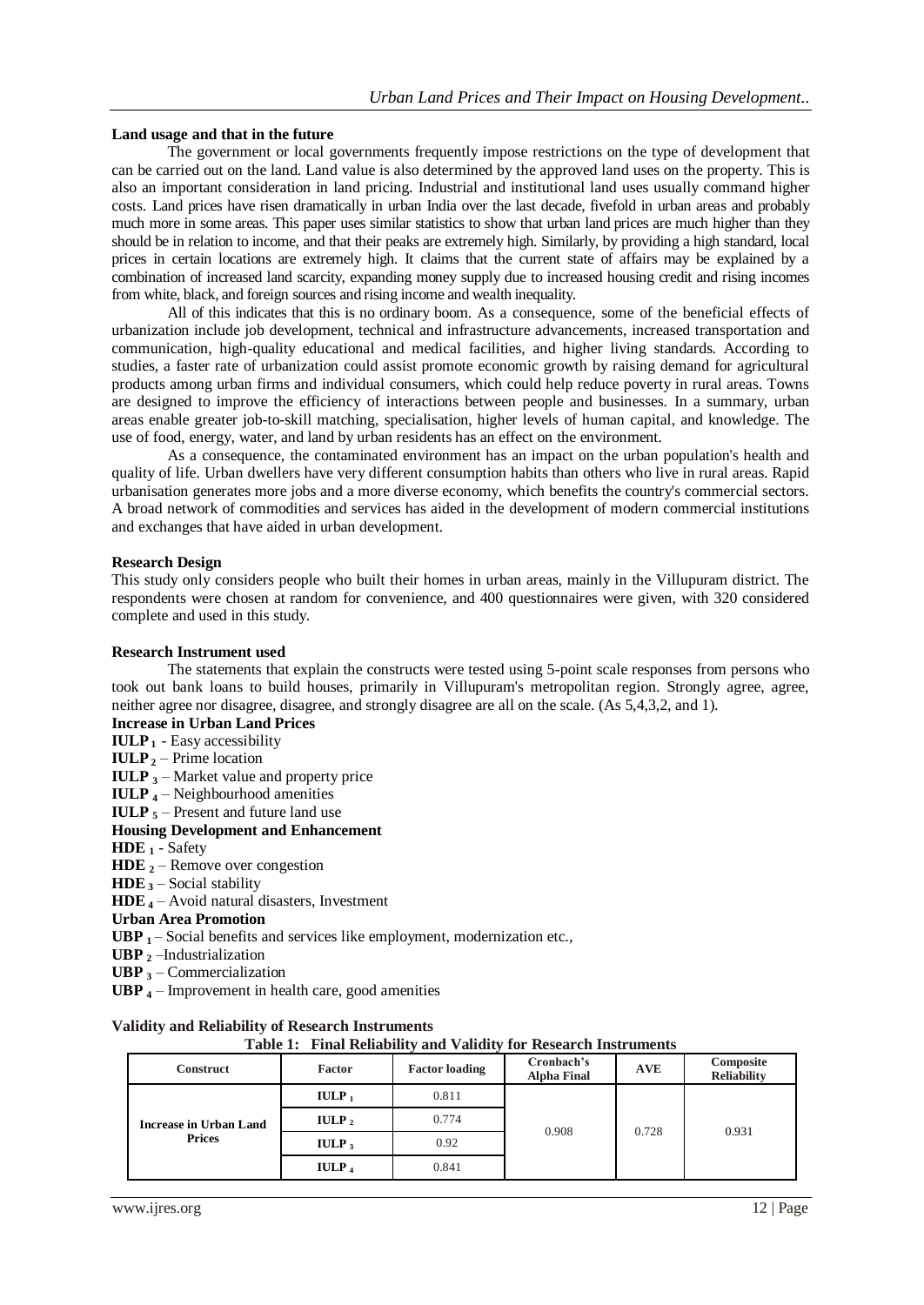| Urban Land Prices and Their Impact on Housing Development |  |  |  |  |
|-----------------------------------------------------------|--|--|--|--|

|                                               | <b>IULP</b> <sub>5</sub> | 0.92  |       |       |       |
|-----------------------------------------------|--------------------------|-------|-------|-------|-------|
| <b>Housing Development</b><br>and Enhancement | $HDE_1$                  | 0.792 | 0.858 | 0.702 | 0.912 |
|                                               | HDE $_2$                 | 0.731 |       |       |       |
|                                               | $HDE_3$                  | 0.911 |       |       |       |
|                                               | HDE $_4$                 | 0.913 |       |       |       |
| <b>Urban Area Promotion</b>                   | $UAP_1$                  | 0.756 |       | 0.673 | 0.89  |
|                                               | $UAP_2$                  | 0.79  |       |       |       |
|                                               | $UAP_3$                  | 0.855 | 0.837 |       |       |
|                                               | UAP <sub>4</sub>         | 0.875 |       |       |       |

The accompanying table demonstrates that all of the loads are over the threshold level of 0.6, indicating that the constructs are valid. The test's reliability is determined after the final data gathering. Cronbach's Alpha has a final value greater than 0.7, indicating that the variables used to measure the construct are reliable. The composite scores are more than 0.6, indicating that all of the constructions are consistent and reliable. High amounts of convergence can be seen in the average variance extract. The data is suitable for further analysis and model construction because all of the parameters meet the necessary value.

| Table 2. Discriminant validity for Research Histi unients |         |            |            |  |  |  |  |
|-----------------------------------------------------------|---------|------------|------------|--|--|--|--|
| <b>Particulars</b><br><b>IULP</b>                         |         | <b>HDE</b> | <b>UAP</b> |  |  |  |  |
| <b>IULP</b>                                               | (0.824) |            |            |  |  |  |  |
| <b>HDE</b>                                                | 0.241   | (0.844)    |            |  |  |  |  |
| <b>UAP</b>                                                | 0.404   | 0.722      | (0.810)    |  |  |  |  |

|  | <b>Table 2: Discriminant Validity for Research Instruments</b> |  |  |  |  |
|--|----------------------------------------------------------------|--|--|--|--|
|--|----------------------------------------------------------------|--|--|--|--|

The values of squared correlations and AVE are shown in the table above. All of the numbers should be higher than the squared correlation values, which rule out any association. It can be concluded that there is no link between the constructs and discriminant validity. PLS 3 software is used to perform structural equation modeling. To find SE and T values, the complete bootstrapping option is used. The hypotheses are tested by setting the T value to 1.96, which is the 95 percent confidence level.

 $H_1$  – Promotion of urban areas has a substantial positive impact on housing development and improvement.

 $H<sub>2</sub>$  – Increases in urban land prices have a major positive impact on the promotion of urban land.

H<sup>3</sup> – Urban land price increases have a strong positive impact on housing development and upgrading.

|  | <b>Table 3: Model Predictive accuracy</b> |  |
|--|-------------------------------------------|--|
|  |                                           |  |

|            | <b>R</b> square | R square adjusted |
|------------|-----------------|-------------------|
| <b>HDE</b> | 0.520           | 0.510             |
| <b>UAP</b> | 0.160           | 0.162             |

## **Table 4: Model Fit summary**

| тамк т. мтоаст гл. запинат |                  |                  |                                                                              |                                                                              |  |  |  |
|----------------------------|------------------|------------------|------------------------------------------------------------------------------|------------------------------------------------------------------------------|--|--|--|
| <b>MODEL</b>               | <b>SRMR</b>      | NFI              | d ULS                                                                        | d G                                                                          |  |  |  |
| Study model                | 070              | 0.91             | 0.341                                                                        | 0.972                                                                        |  |  |  |
| Recommended value          | Less than $0.08$ | Greater than 0.9 | $0.449$ (upper limit at 95%<br>confidence interval less than<br>upper limit) | $1.590$ (Upper limit at 95%<br>confidence interval less<br>than upper limit) |  |  |  |

## **Table 5: Results of Hypothesis testing**

| <b>Hypothesis</b> | Path       | <b>Path Coefficients</b> | <b>Standard</b><br>error | т     |       | <b>Decision</b>         |
|-------------------|------------|--------------------------|--------------------------|-------|-------|-------------------------|
| $H_1$             | UAP > HDE  | 0.732                    | 0.035                    | 20.94 | 0.000 | H1 Accepted             |
| H <sub>2</sub>    | IULP > UAP | 0.404                    | 0.041                    | 9.781 | 0.006 | H <sub>2</sub> Accepted |
| $H_3$             | IULP > HDE | $-0.026$                 | 0.024                    | 1.042 | 0.298 | H <sub>3</sub> Rejected |

According to the above data, 18 percent of urban area promotion is funded, but 54 percent of housing development and construction is funded due to rising urban land values. The normal fit index in table 4 is 0.91, yet the Standardized Route Mean Square Residual value is 0.070. This model has a squared Euclidean distance